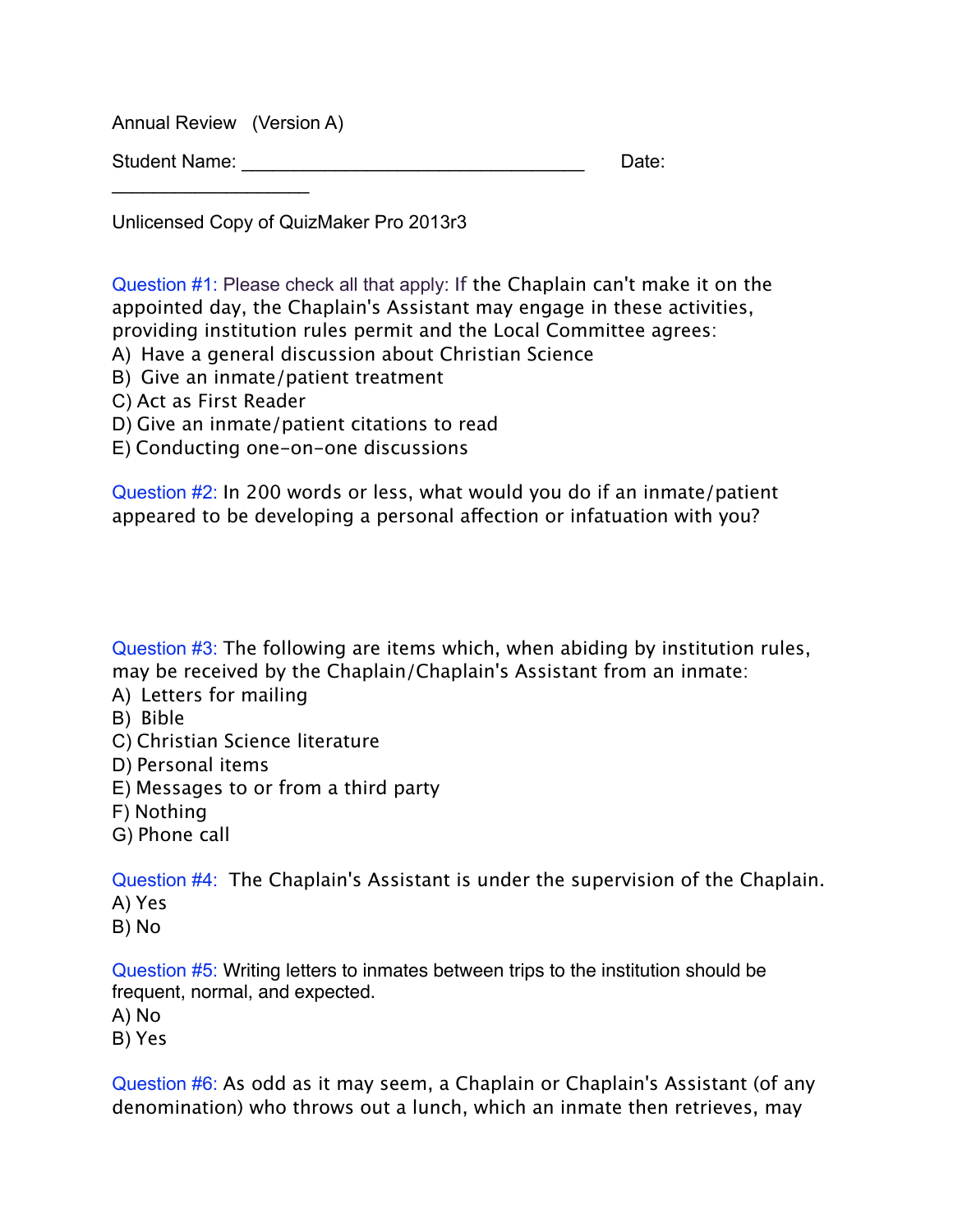have his/her religious volunteer status suspended or revoked because they gave something to an inmate.

A) No

B) Yes

Question #7: Writing letters to inmates who have no Christian Science Chaplain at their institution may be done if the institution's rules permit and "Our Institutional Procedures" are followed, including authorization by the State Committee

- A) False
- B) True

Question #8: One jail's or prison's rules are the same as another's.

- A) True
- B) False

Question #9: Check all the items which, when following the institution's rules, are fine to give to or mail to an inmate

A) Christian Science Journal

- B) Stamps
- C) Pamphlets from the Reading Room
- D) Chaplains and Chaplains Assistants may not ever give anything to an inmate
- E) Greeting cards
- F) Cell phone
- G) Bible

Question #10: Once inmates are released, it's OK to meet them for lunch or teach their Sunday School class.

- A) No
- B) Yes

Question #11: Check all that apply: Who may sponsor a Christian Science Lecture in an institution?

- A) The institution
- B) A branch church/society
- C) The Local Institutional Committee
- D) The Christian Science Chaplain serving that institution
- E) An inmate/patient
- F) The State Institutional Committee
- G) The lecturer

Question #12: Even if the Chaplain is falling behind and won't be able to talk with everyone who wants to see him/her, if is against the "Procedures" for the Chaplain's Assistant to do one-on-one discussions or answer questions of a personal nature.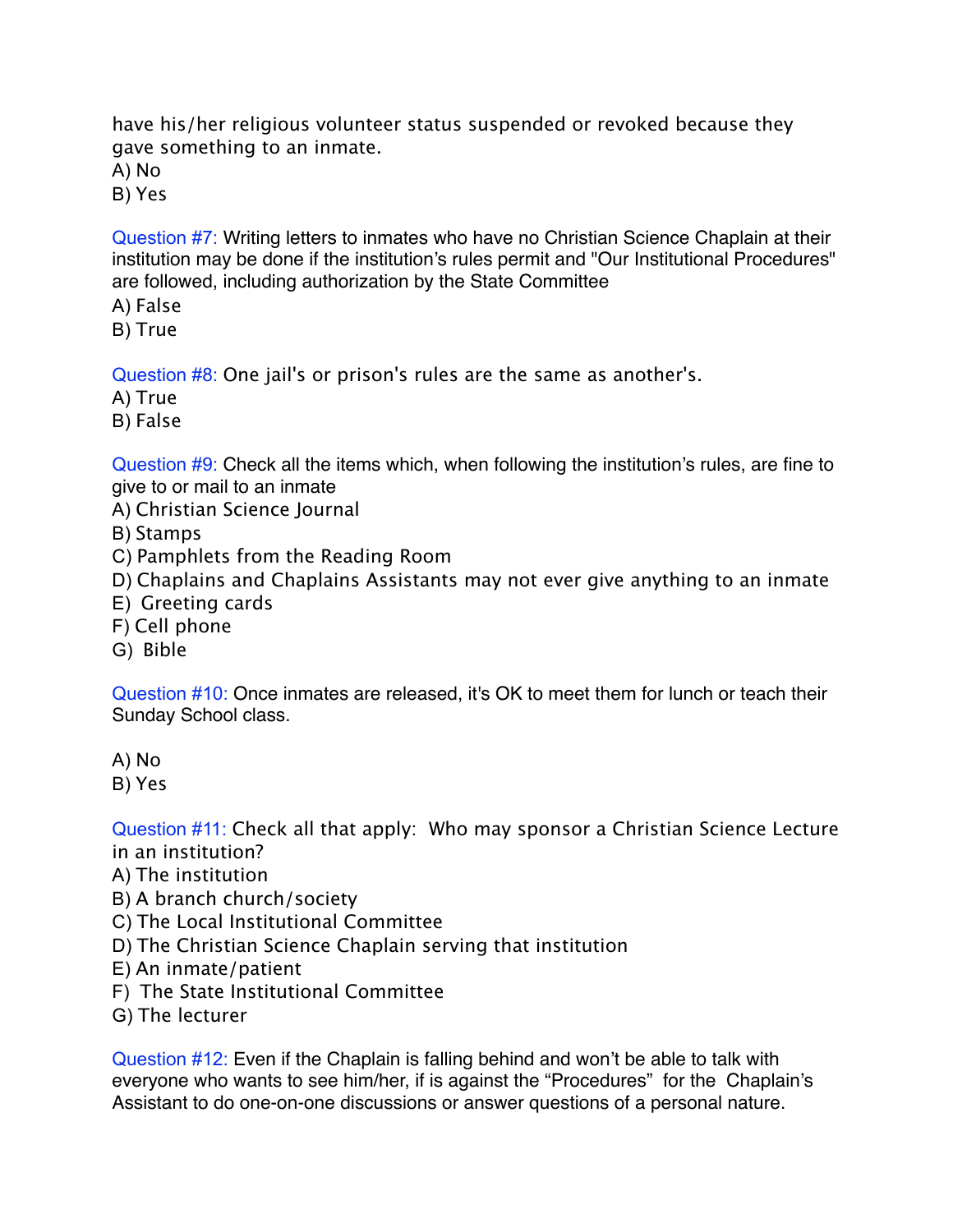A) True B) False

Question #13: In 200 words or less, what do you think is the greatest challenge facing the jail/prison where you serve and what are the spiritual counterfacts that heal it?

Question #14: Check all that apply: Which of these are possible outcomes of being a visitor (as opposed to a religious volunteer) at a penal institution? A) Loss of brown card for that institution

B) Loss of brown card at other State institutions

C) A temporary suspension of Religious Volunteer status

D) Nothing

E) A reprimand

Question #15: A Chaplain or Chaplain's Assistant may serve on a second Local Committee provided that he/she is in good standing with the primary Local Committee and this primary committee approves

A) True

B) False

Question #16: Writing letters to entities such as parole boards or judges in support of an inmate is a part of a Chaplain's duties

A) Yes

B) No

Question #17: When is it OK to give an inmate/patient your phone number? A) Never at a prison, but you can give inmates/patients at jails, juvenile facilities, mental hospitals and the VA your number if you want B) Never to an inmate in a penal institution, but it's OK to give your phone number to them at the VA or mental hospitals C) Never

D) Never to a juvenile, but you can give your number to adults

Question #18: What is the role of the Local Committee in relation to the Chaplain's work?

A) They are to tell the Chaplain exactly what to do and how to do it

B) They are to pay, from the local committee account, for any literature that the Chaplain wants

C) They are to support any initiative or action of the Chaplain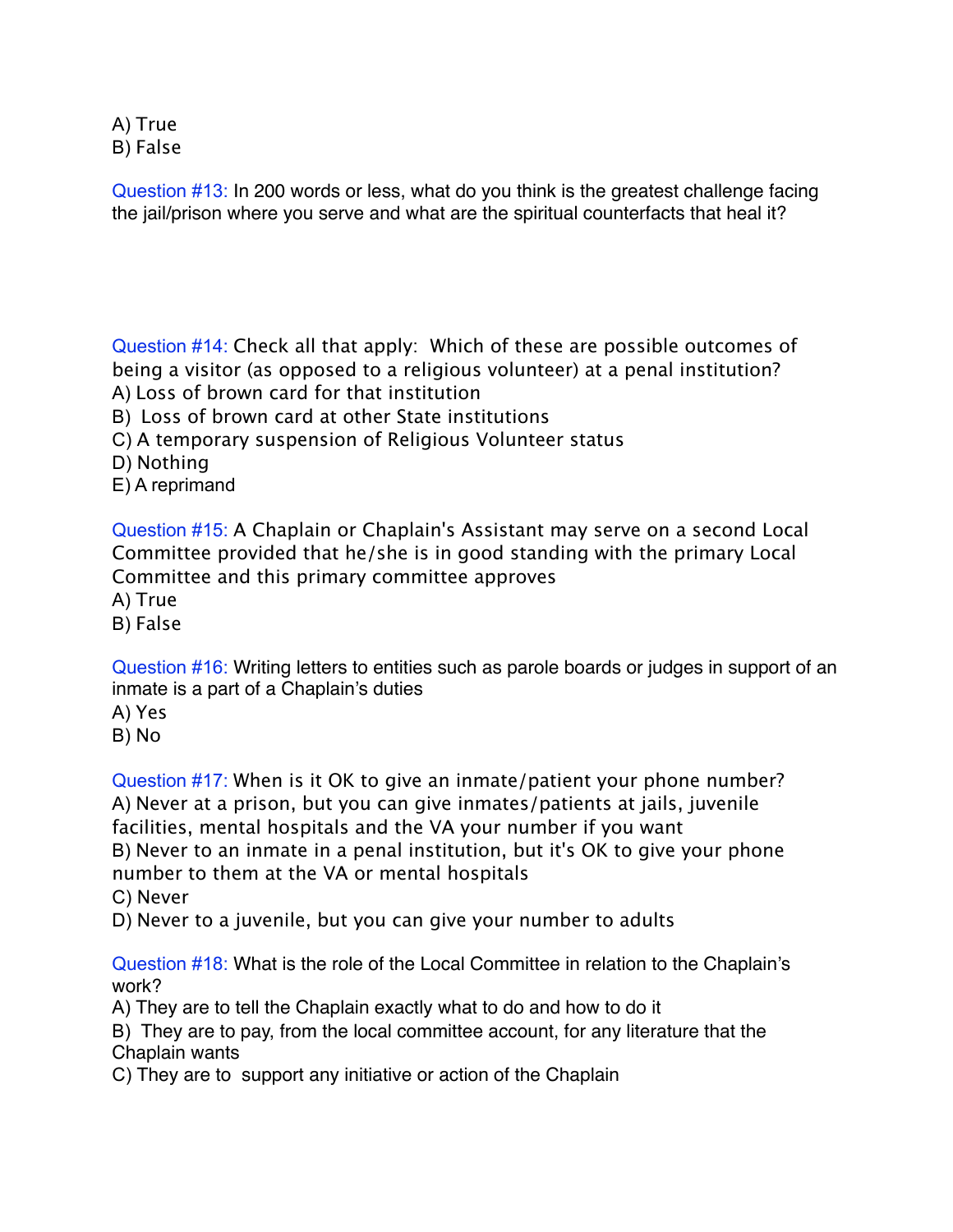D) They are in charge of overseeing the Chaplain's work, seeing that "Procedures" and institution rules are followed, providing Chaplains with assistance when necessary, and are responsible for spending their money wisely

Question #19: Click all that apply: Once you've received permission to correspond with an inmate, which addresses can you use for the return address, on the letterhead, and/or for the inmate/patient to write to? A) Your PO Box

B) Your business address

C) You Local Committee's address

D) The State Committee Office's address

E) A PO Box that you rent specifically for the purpose of corresponding with inmates

F) Your church's address

G) Your home address

Question #20: Have you reviewed "Our Institutional Procedures" in the last 6 months?

- 2) 3 The main parts of it
- 3) 5 Yes--thoroughly
- 4) 1 -No
- 6) 2 I've glanced at it
- 7) 4 Most of it

Question #21: How can the State Committee make your job as a Chaplain or Chaplain's Assistant easier or more effective?

Question #22: Is there anything in "Our Institutional Procedures" that you think needs changing/updating?